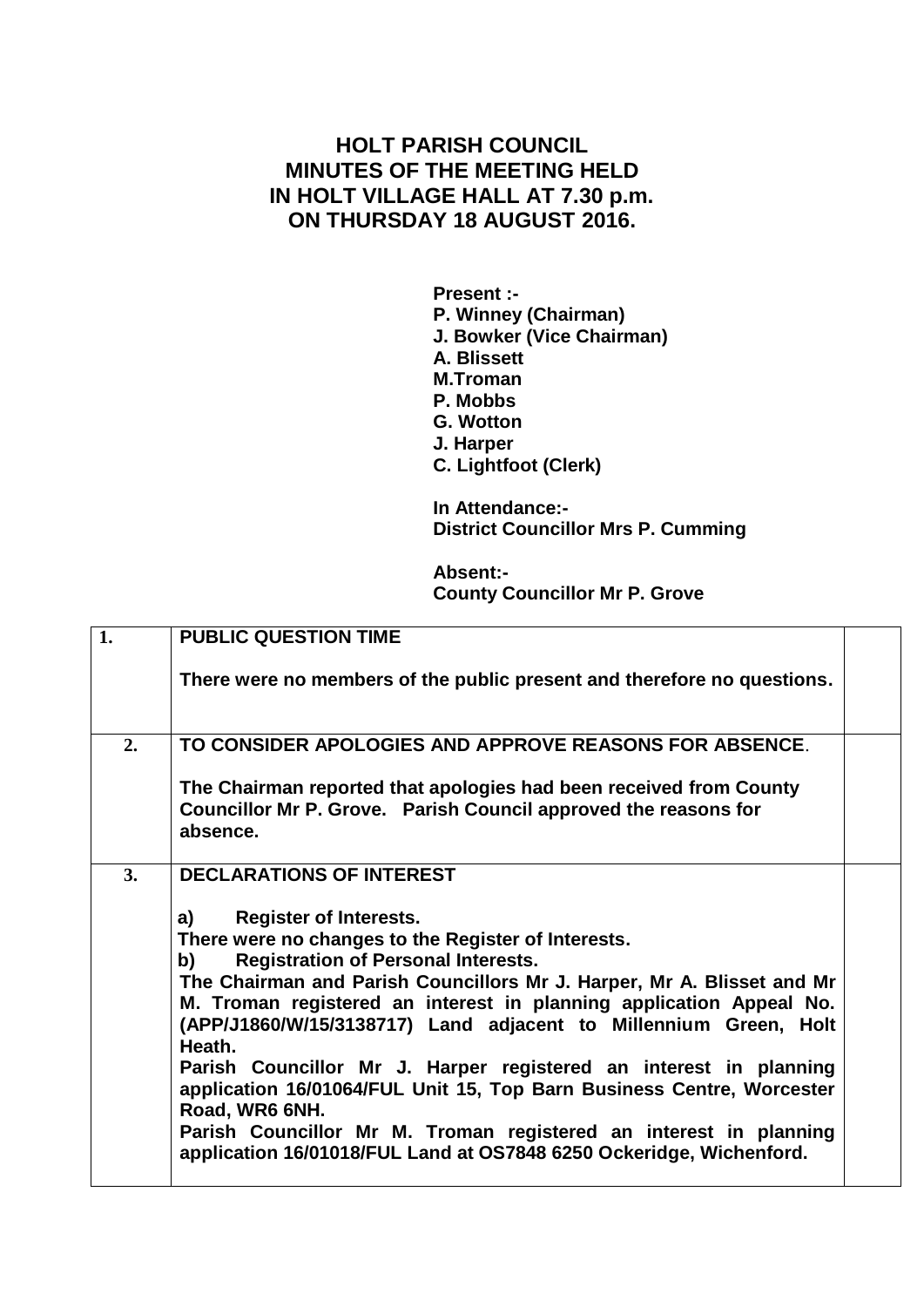|    | c) Registration of Prejudicial Interests.                                                                                                     |           |
|----|-----------------------------------------------------------------------------------------------------------------------------------------------|-----------|
|    | There was no registration of Prejudicial interests.                                                                                           |           |
|    | d) Written requests for the Council to grant a dispensation.                                                                                  |           |
|    | There had been no written requests for dispensation.                                                                                          |           |
| 4. | <b>COUNTY AND DISTRICT COUNCILLOR REPORTS.</b>                                                                                                |           |
|    | The Clerk reported that County Councillor Mr P. Grove had not reported<br>any matters of note.                                                |           |
|    | District Councillor Mrs P. Cumming reported the following matter of<br>note:-                                                                 |           |
|    | a) District Council Savings.                                                                                                                  |           |
|    | MHDC continue to look for avenues to make savings with an aim of<br>being self-sufficient by 2020.                                            |           |
|    | b) Appeal No.J1860/W/15/3138717 Land Adjacent to Millennium<br><b>Green Holt Heath.</b>                                                       |           |
|    | District Councillor Mrs P. Cumming confirmed that the Appeal Hearing                                                                          |           |
|    | for this application was now due to take place at The Council House,<br>MHDC on Wednesday 14 September 2016. District Councillor Mrs P.       |           |
|    | Cumming confirmed she would be attending the Hearing and if allowed                                                                           | <b>PC</b> |
|    | she would be speaking in opposition to the application. Parish Council                                                                        |           |
|    | agreed that there should be representatives from Parish Council at the<br>Hearing but it was not yet clear whether they would be able to make |           |
|    | verbal representations in addition to the written submissions. The                                                                            |           |
|    | Chairman and Parish Councillors Mrs G. Wotton, Mr P. Mobbs and Mr M.                                                                          |           |
|    | Troman expressed an interest in attending the Hearing. District                                                                               |           |
|    | Councillor Mrs P. Cumming agreed to speak to Duncan Rudge of MHDC                                                                             |           |
|    | Planning department and forward further details of the organisation of                                                                        |           |
|    | the Hearing to Parish Council once she was aware of them.<br>c) Chairman's charity walk.                                                      |           |
|    | District Councillor Mrs P. Cumming highlighted a charity walk being                                                                           |           |
|    | undertaken by The Chairman of MHDC John Raine to raise awareness of                                                                           |           |
|    | mental health. Mr Raine is due to walk through Holt Parish on Sunday 4                                                                        |           |
|    | September 2016 and District Councillor Mrs P. Cumming agreed to                                                                               |           |
|    | provide Parish Council with further details of the route once she was                                                                         |           |
|    | aware of them.                                                                                                                                |           |
| 5. | TO APPROVE THE MINUTES OF THE ANNUAL AND OPEN MEETINGS OF                                                                                     |           |
|    | <b>HOLT PARISH COUNCIL HELD ON 17 JUNE 2016.</b>                                                                                              |           |
|    | The minutes of the Meeting of Holt Parish Council held on 17 June 2016                                                                        |           |
|    | were approved by Parish Council and signed by the Vice Chairman as a                                                                          |           |
|    | true record.                                                                                                                                  |           |
| 6. | <b>PROGRESS REPORTS</b>                                                                                                                       |           |
|    | a) BT Telephone Kiosk defibrillator project – progress report.                                                                                |           |
|    | Parish Councillor Mr P. Mobbs reported that telephone box had now been                                                                        |           |
|    | cleaned and the next stage was to paint it. The cabinet to house the                                                                          |           |
|    | defibrillator has arrived.  Parish Councillor Mr P. Mobbs was in the                                                                          |           |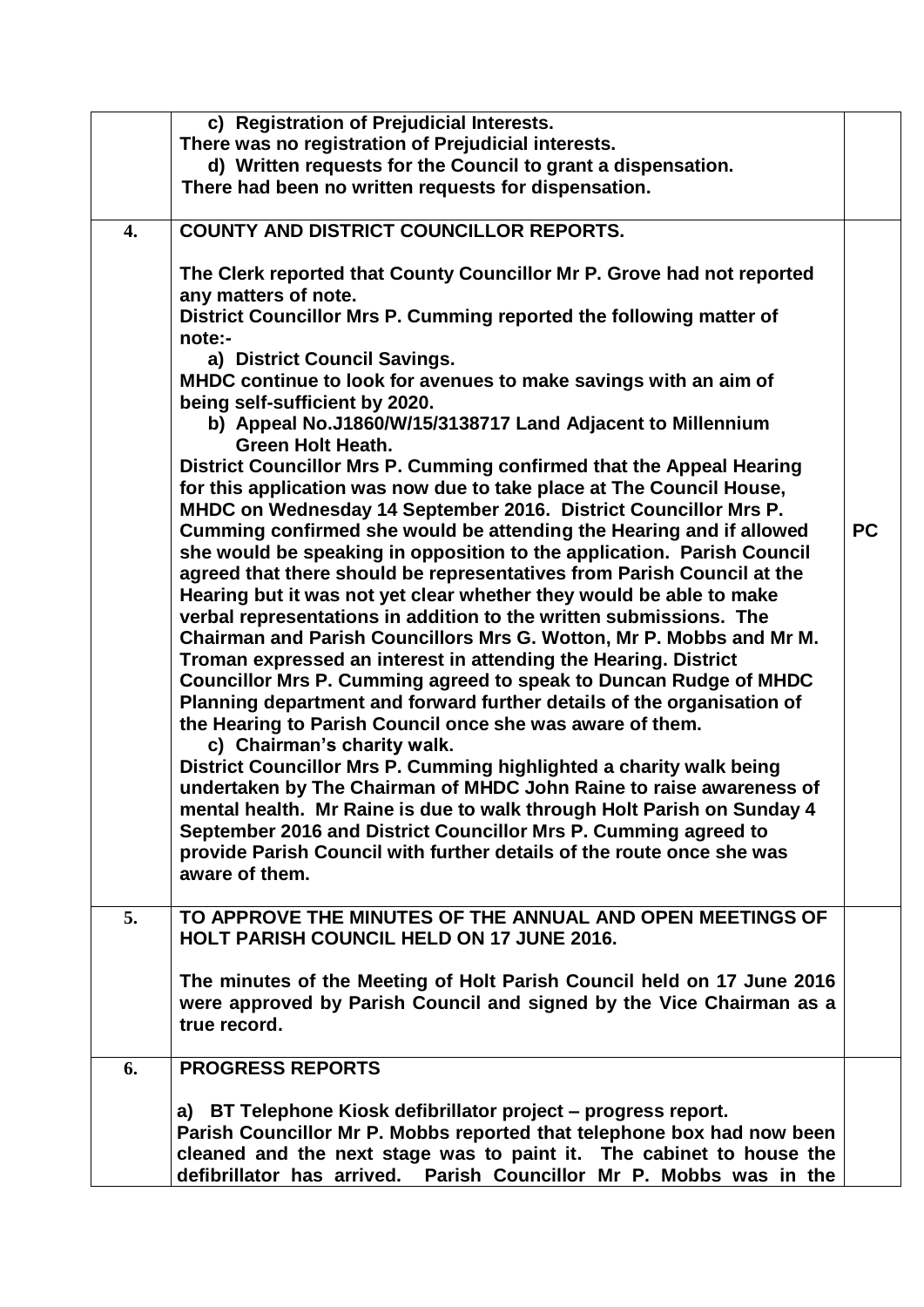|    | process of chasing up the delivery of the defibrillator and arranging dates<br>for the CPR and defibrillator training to take place. The Chairman agreed<br>to chase up the signs for the box.                                                                                                                                                                                                                         | <b>PM</b><br><b>PW</b> |
|----|------------------------------------------------------------------------------------------------------------------------------------------------------------------------------------------------------------------------------------------------------------------------------------------------------------------------------------------------------------------------------------------------------------------------|------------------------|
|    | b) Parish Burial Ground - progress report.<br>The Chairman gave a summary of the current position in relation to the<br>Parish Burial Ground. Following the completion of the Ecological report<br>the planning application has been submitted. A letter has been received<br>from the Environment Agency stating the application was satisfactory.<br>c) Removal of litter bin base in School Lane - progress report. |                        |
|    | The Clerk reported that there would be a cost associated with MHDC<br>removing the old concrete base. Parish Councillor Mr J. Harper agreed to<br>take on this task.                                                                                                                                                                                                                                                   | <b>JH</b>              |
|    | Siding out of footpath on A443 to Broomfields and overhanging<br>d)<br>hedging on A4133 - progress report.<br>The Clerk reported that both these issues had been logged again on the                                                                                                                                                                                                                                   |                        |
|    | WCC Highways website and were currently on the job list.<br>Drain clearance in Parish - progress report.<br>e)                                                                                                                                                                                                                                                                                                         |                        |
|    | The Clerk reported that the issue of vegetation blocking drains had been<br>logged on WCC Highways website.                                                                                                                                                                                                                                                                                                            |                        |
| 7. | <b>PLANNING</b>                                                                                                                                                                                                                                                                                                                                                                                                        |                        |
|    | a) Applications Pending.                                                                                                                                                                                                                                                                                                                                                                                               |                        |
|    | 15/00811/OUT Outline application for 24 dwellings, Field off School Lane                                                                                                                                                                                                                                                                                                                                               |                        |
|    | (Recommend Refusal)                                                                                                                                                                                                                                                                                                                                                                                                    |                        |
|    | The Clerk reported that nothing further had been heard on this application.<br>16/00869/FUL Change of use from agricultural to mixed use agricultural<br>and class D! (Non educational and training centre). Former site of Ball Mill                                                                                                                                                                                  |                        |
|    | Quarry, Church Farm, Grimley (Recommend Approval).                                                                                                                                                                                                                                                                                                                                                                     |                        |
|    | The Clerk reported that nothing further had been heard on this<br>application.                                                                                                                                                                                                                                                                                                                                         |                        |
|    | 16/00919/FUL St Martins Church, Extension to existing graveyard.<br>(Declared an interest)                                                                                                                                                                                                                                                                                                                             |                        |
|    | 16/01018/FUL Land at OS7848 6250 Ockeridge. Wichenford (Being<br>circulated).                                                                                                                                                                                                                                                                                                                                          |                        |
|    | This item was discussed under Agenda item 11 Councillors reports and<br>items for future agendas.                                                                                                                                                                                                                                                                                                                      |                        |
|    | 16/01064/FUL Unit 15, Top Barn Business Centre. Worcester Road, WR6<br>NH (Being circulated).                                                                                                                                                                                                                                                                                                                          |                        |
|    | The Clerks asked that comments on this application be forwarded to her                                                                                                                                                                                                                                                                                                                                                 |                        |
|    | as soon as possible.                                                                                                                                                                                                                                                                                                                                                                                                   |                        |
|    | b) Approvals/Refusals.<br>16/00497/FUL Proposed erection of a single dwelling, Tweenways, Holt                                                                                                                                                                                                                                                                                                                         |                        |
|    | Heath, Worcester (Withdrawn).                                                                                                                                                                                                                                                                                                                                                                                          |                        |
|    | 16/00516/HOU Extension to existing dwelling and detached garage, 11                                                                                                                                                                                                                                                                                                                                                    |                        |
|    | Cherry Orchard, WR6 6ND (Approved).                                                                                                                                                                                                                                                                                                                                                                                    |                        |
|    | 16/00651/HOU First floor side extension, 2 Lambourne Orchard                                                                                                                                                                                                                                                                                                                                                           |                        |
|    | (Approved).<br>16/00598/FUL Proposed outdoor riding arena, 1 Cherry Tree Barn,                                                                                                                                                                                                                                                                                                                                         |                        |
|    | Naunton Farm, WR6 6NG (Approved).                                                                                                                                                                                                                                                                                                                                                                                      |                        |
|    | c) Other Planning issues.                                                                                                                                                                                                                                                                                                                                                                                              |                        |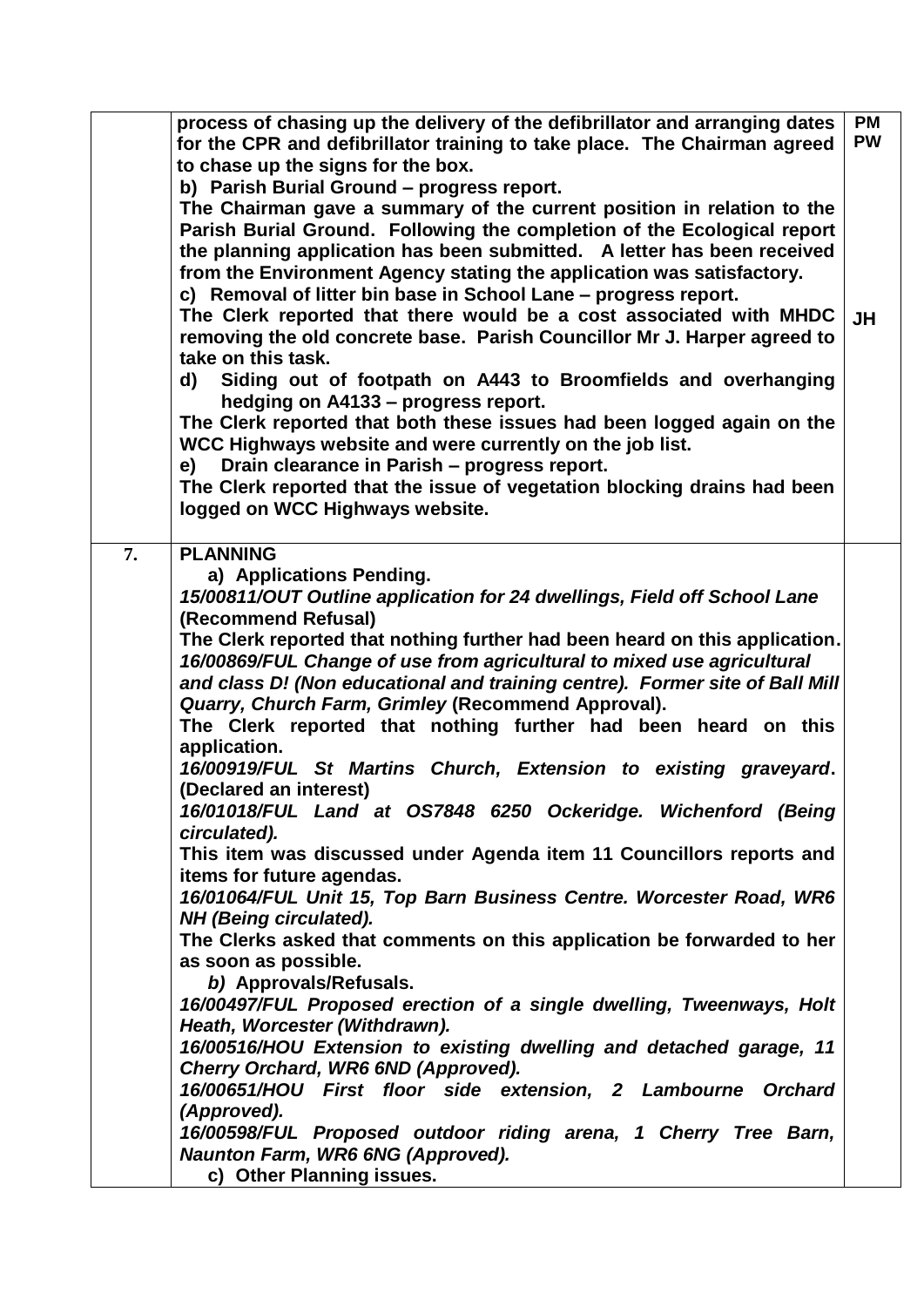|    | Appeal No. APP/J1860/W/15/3138717 Outline application with all matters<br>reserved, for a proposed residential development of up to 40 dwellings,<br>including 40% affordable dwellings. Land Adjacent to the Millennium<br>Green, Holt Heath. (Recommend Refusal).<br>The Clerk highlighted that she had circulated the written response to this<br>application which had been submitted to MHDC. This application had<br>already been discussed under Agenda item 4 County and District<br><b>Councillor Reports.</b>                                                                                                                                                                                                                                                                                                                                                                                                                                                                                                                                                                                                                                                                                                                                                                                                                                                                                                                                                                                                                                                                                                                                                                                                                                               |           |
|----|-----------------------------------------------------------------------------------------------------------------------------------------------------------------------------------------------------------------------------------------------------------------------------------------------------------------------------------------------------------------------------------------------------------------------------------------------------------------------------------------------------------------------------------------------------------------------------------------------------------------------------------------------------------------------------------------------------------------------------------------------------------------------------------------------------------------------------------------------------------------------------------------------------------------------------------------------------------------------------------------------------------------------------------------------------------------------------------------------------------------------------------------------------------------------------------------------------------------------------------------------------------------------------------------------------------------------------------------------------------------------------------------------------------------------------------------------------------------------------------------------------------------------------------------------------------------------------------------------------------------------------------------------------------------------------------------------------------------------------------------------------------------------|-----------|
| 8. | <b>FINANCE</b><br>a) To note the current bank balances.<br>It was confirmed that the Deposit Account stood at £3263.31p and the<br>Current Account stood at £1,922.30p. The Clerk confirmed that these<br>balances were before the issuance of the cheques listed below. The<br>Chairman signed the bank reconciliation.<br>b) To consider payments made in accordance with the attached<br>schedule.<br>The following cheques were approved retrospectively by Parish Council:-<br>Mr W.P. Winney (Cheque No. 1079) £224.85 (Planning Application Fee -<br>Holt Churchyard), Mrs C. Lightfoot (Cheque No. 1080) £308.33 (Clerk's<br>Salary July 2016), Mr P. Goodman (Cheque No. 1081) £105.00 (Footpath<br>maintenance), Mr C. Jones (Cheque No. 1082) £186.00 (Lengthsman June<br>2016), Holt Heath Village Hall (Cheque No. 1083) £48.00 (Village Hall Hire).<br>The following cheques were signed and the invoices initialled by two<br>members of Parish Council:- Focus Ecology (Cheque No. 1084) £438.00<br>(Ecological survey - St Martins Church, Holt), NALC (Cheque No. 1085)<br>£17.00 (LCR subscription), Mrs C. Lightfoot (Cheque No. 1086) £6.00<br>(Clerk's expenses July 2016), Mrs C. Lightfoot (Cheque No. 1087) £308.33<br>(Clerk's salary August 2016), Mr C. Jones (Cheque No. 1088) £78.00<br>(Lengthsman - July 2016).<br>c) To review the current spend against budget.<br>Parish Council noted the actual spend against budget and that the second<br>half of the Precept would be due in September.<br>d) To note the status of the audit.<br>The Clerk reported that the audit was still with the external auditor.<br>e) To note details of the VAT reclaim.<br>The Clerk reported that she had completed the VAT reclaim for £1593.84. |           |
| 9. | <b>CORRESPONDENCE FOR INFORMATION</b><br>The Clerk reported on the following correspondence of note.<br>6 July 2016 The Milestone Society - D Beacham. Request for<br>assistance in upkeep of milestones in Parish.<br>The Clerk was asked to contact the Lengthsman with regard to this                                                                                                                                                                                                                                                                                                                                                                                                                                                                                                                                                                                                                                                                                                                                                                                                                                                                                                                                                                                                                                                                                                                                                                                                                                                                                                                                                                                                                                                                              | <b>CL</b> |
|    | issue.<br>July 2016 WCC Highways. Notes of presentation relating to review<br>of highways proposals for new developments.<br>This documentation had been circulated prior to the Meeting.<br>28 July 2016 CALC update.<br>Details of Worcestershire's Local                                                                                                                                                                                                                                                                                                                                                                                                                                                                                                                                                                                                                                                                                                                                                                                                                                                                                                                                                                                                                                                                                                                                                                                                                                                                                                                                                                                                                                                                                                           |           |